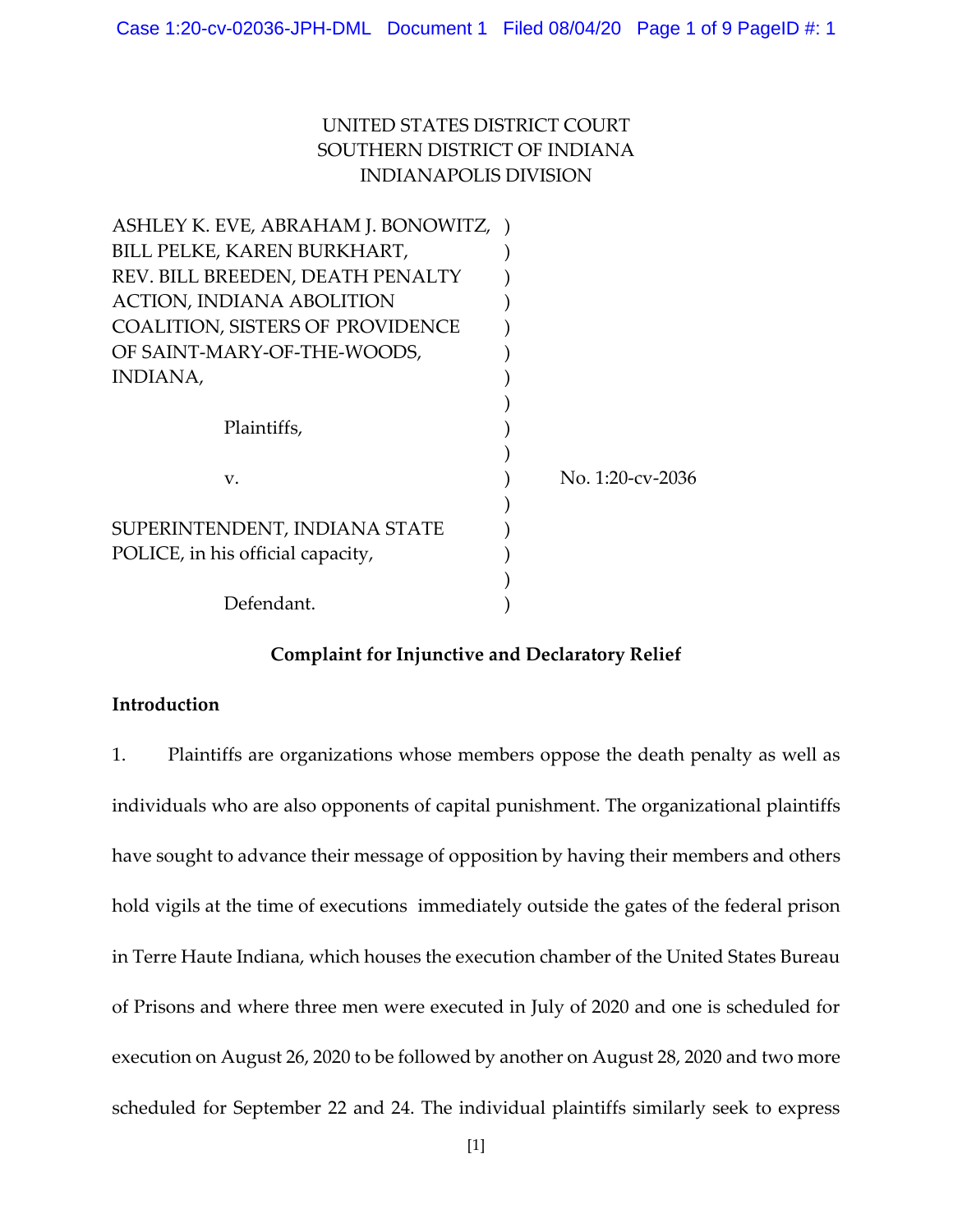their opposition to the death penalty in this manner. However, they have been thwarted from engaging in their desired expressive behavior by the actions of the Indiana State Police that, for the July executions, set up roadblocks designed to keep the death penalty opponents more than one and one-half miles from the entrance of the prison. This restriction is set to be in effect for the August 26 and August 28, 2020 executions and, presumably, for future executions. There is no basis for this restriction and the restriction violates the First Amendment. Appropriate injunctive and declaratory relief should be entered so that plaintiffs and their members may exercise the most fundamental of rights, political speech.

#### **Jurisdiction, venue, and cause of action**

2. This Court has jurisdiction of this case pursuant to 28 U.S.C. § 1331.

3. Venue is proper in this district pursuant to 28 U.S.C. § 1391.

4. Declaratory relief is authorized by 28 U.S.C. §§ 2201, 2202 and by Rule 57 of the Federal Rules of Civil Procedure.

5. Plaintiffs bring their cause of action pursuant to 42 U.S.C. § 1983 to redress the deprivation, under color of state law, of rights secured by the United States Constitution.

### **Parties**

6. Ashley K. Eve is an adult resident of Indiana and is an anti-death penalty activist. 7. Abraham J. Bonowitz is an adult resident of Ohio and is an anti-death penalty activist.

[2]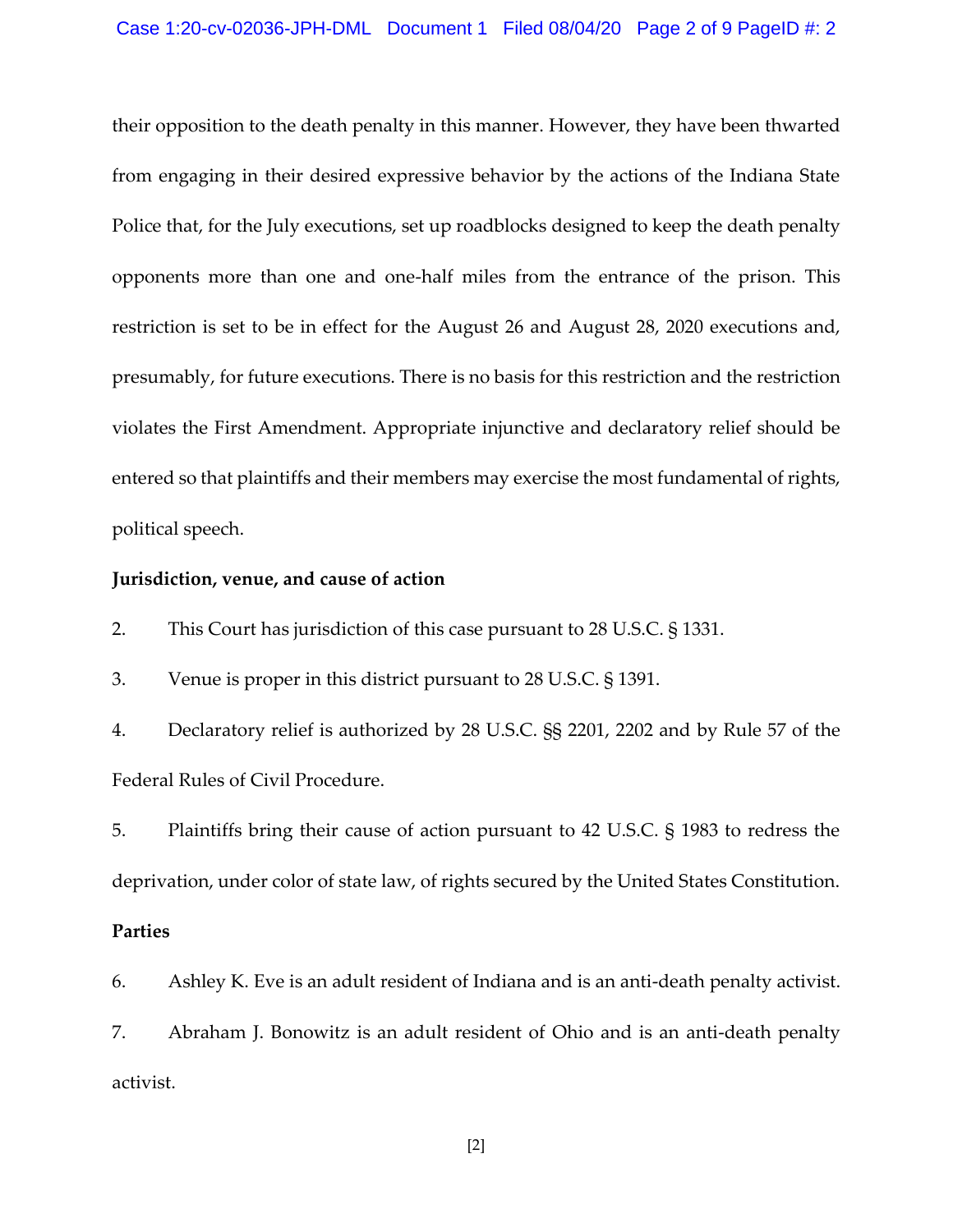8. Bill Pelke is an adult resident of the State of Alaska and is an anti-death penalty activist.

9. Karen Burkhart is an adult resident of the State of Indiana and is an anti-death penalty activist.

10. Rev. Bill Breeden is an adult resident of Indiana and is a long-time opponent to the death penalty and has served as a spiritual advisor to a man on death row at the federal prison in Terre Haute.

11. Death Penalty Action is a nonprofit organization working to end executions in the United States.

12. Indiana Abolition Coalition is a non-profit organization whose mission is to build consensus to end the death penalty.

13. The Sisters of Providence of Saint Mary-of-the-Woods, Indiana, are a congregation of Roman Catholic women (sisters) who minister throughout the United States and Taiwan and believe that the death penalty is unacceptable as it offends the dignity of human life. The Sisters have been present to vigil in prayer and protest prior to every federal execution in the modern era.

14. The Superintendent of the Indiana State Police is the duly appointed head of the agency. He is sued in his official capacity.

#### **Factual allegations**

15. The Federal Correctional Complex-Terre Haute is a prison complex operated by

[3]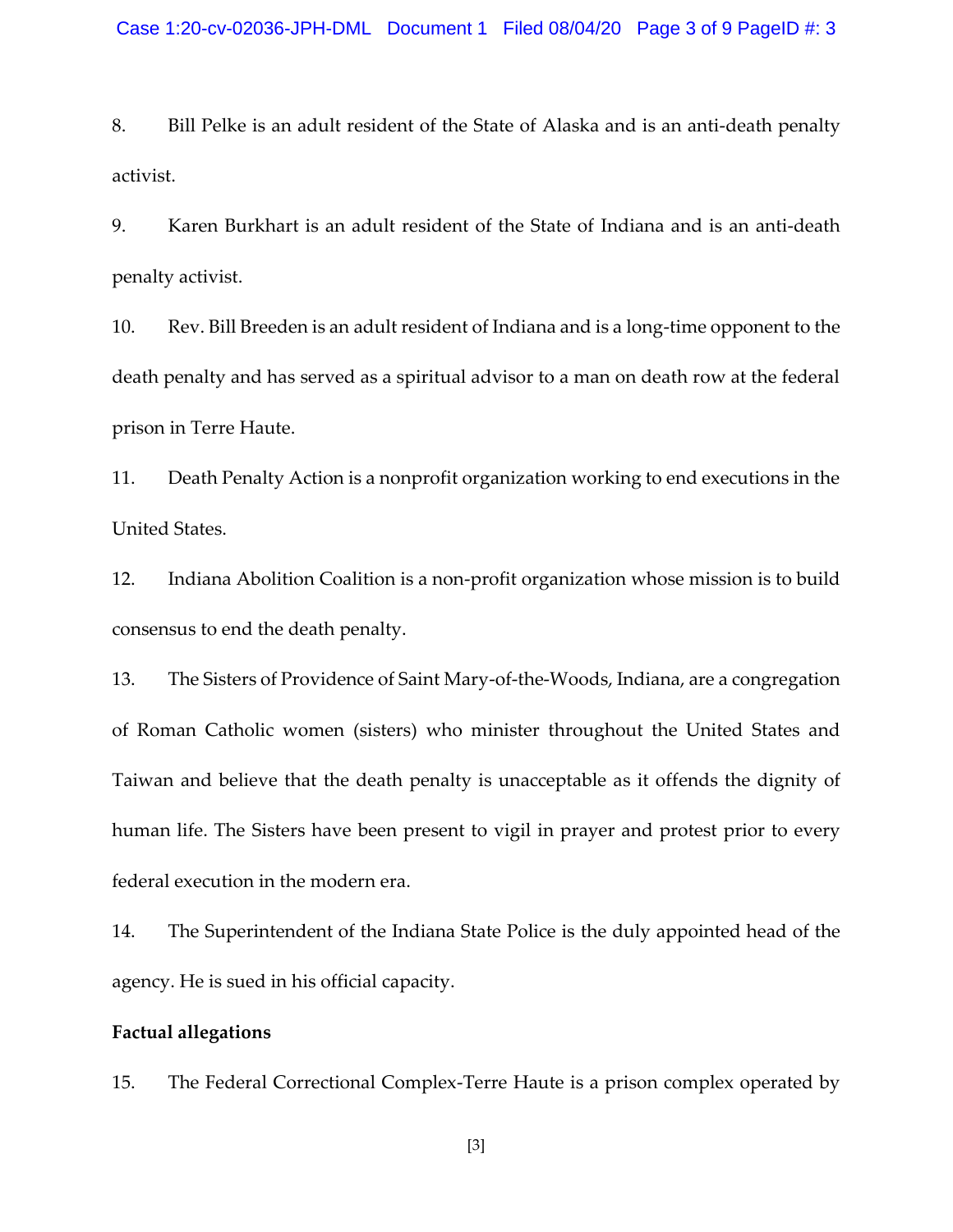### Case 1:20-cv-02036-JPH-DML Document 1 Filed 08/04/20 Page 4 of 9 PageID #: 4

the United States Bureau of Prisons that houses FCI Terre Haute, a medium-security federal prison with a minimum-security satellite camp and USP Terre Haute, a maximum-security penitentiary.

16. USP Terre Haute also houses a special confinement unit for males who have been sentenced to death and contains an execution chamber. It is the sole execution chamber in the Bureau of Prisons and all federal executions in the United States therefore take place at USP Terre Haute.

17. In July of 2020, three men were executed at USP Terre Haute after a lengthy period of time when there were no executions in the federal prison system.

18. Executions have now been scheduled for August 24 and 26 and September 24 and 26, 2020, with more anticipated in future months.

19. The plaintiffs are organizations and individuals that oppose the death penalty.

20. To demonstrate their opposition, members of the organizations and the individual plaintiffs determined to publicly demonstrate near USP Terre Haute on the days of the executions in July of 2020.

21. They desired to be able to get as close to the institution as possible so that they could stand vigil to observe the area where the sentence was to be carried out.

22. The Federal Correctional Complex-Terre Haute occupies a large piece of land in Terre Haute, Indiana.

23. The east side of the prison, where its main entrance is located, is bounded by

[4]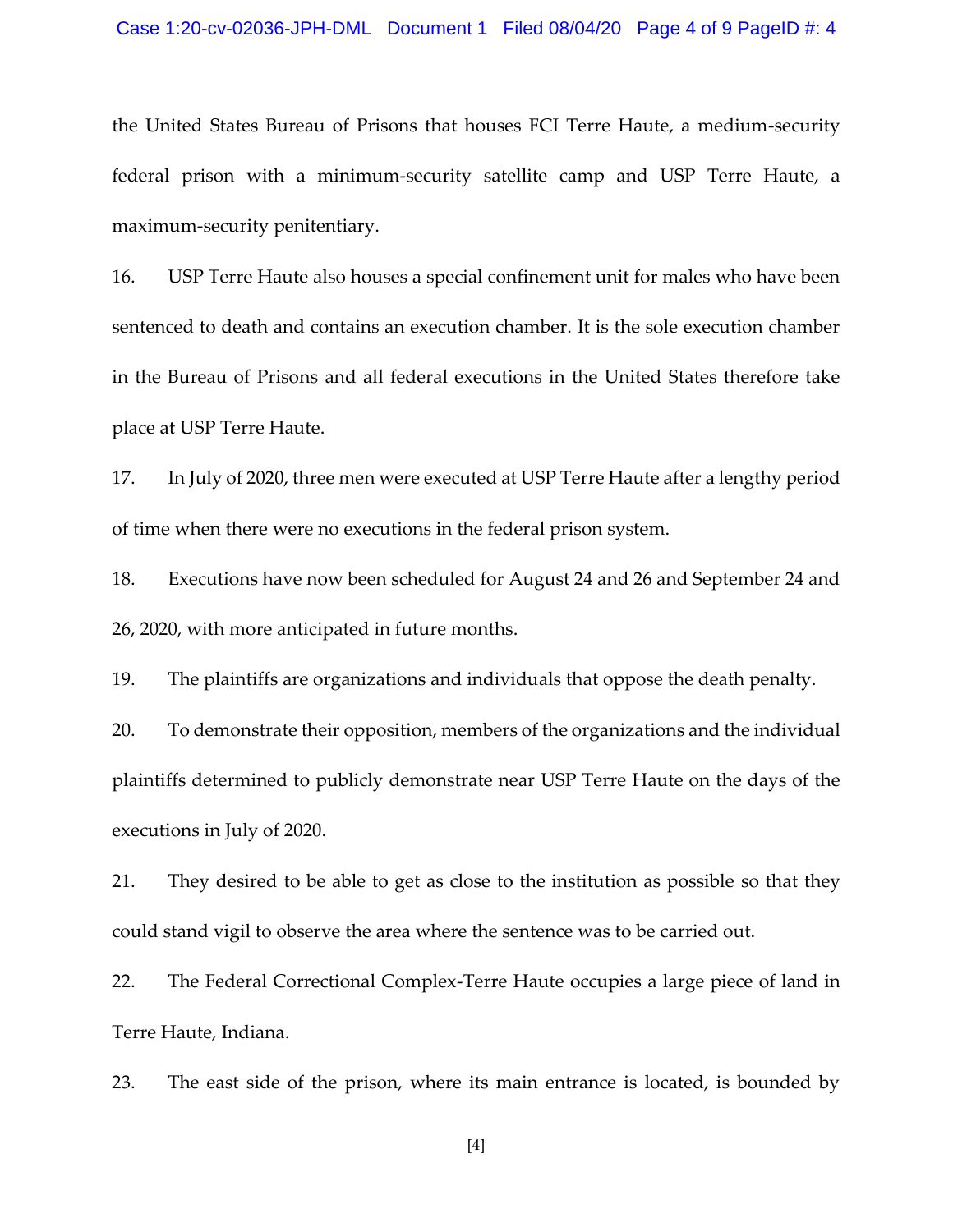Prairieton Road, Indiana State Road 63.

24. West Springhill Drive intersects Prairieton Road and leads directly into the main entrance of the prison.

25. Traveling east on Springhill Drive for 1.8 miles leads to U.S. Highway 41, which is a major north-south United States highway that leads to Interstate 70, a short distance north of the Springhill Road intersection.

26. On the southeast corner formed by the intersection of Prairieton Road and Springhill Drive there is a Dollar General store as well as a public right of way. This is directly opposite the main entrance to the Federal Correctional Complex-Terre Haute, but, because of the size of the grounds of the prison complex, is far from USP Terre Haute and the death chamber.

27. However, USP Terre Haute is clearly visible from this site.

28. On the days of the executions, the individual plaintiffs and the members of the plaintiff organizations had desired to utilize this right of way on which to demonstrate their opposition to the death penalty.

29. There was no objection from the management of the Dollar General store to the use of the edge of the store parking lot by the protesters if that was necessary.

30. The members of the organizations and the other plaintiffs wished to demonstrate across from the main entrance to the prison so they could be in sight of the prison while the death sentence was carried out. This is where they desired to make their protest vigil.

[5]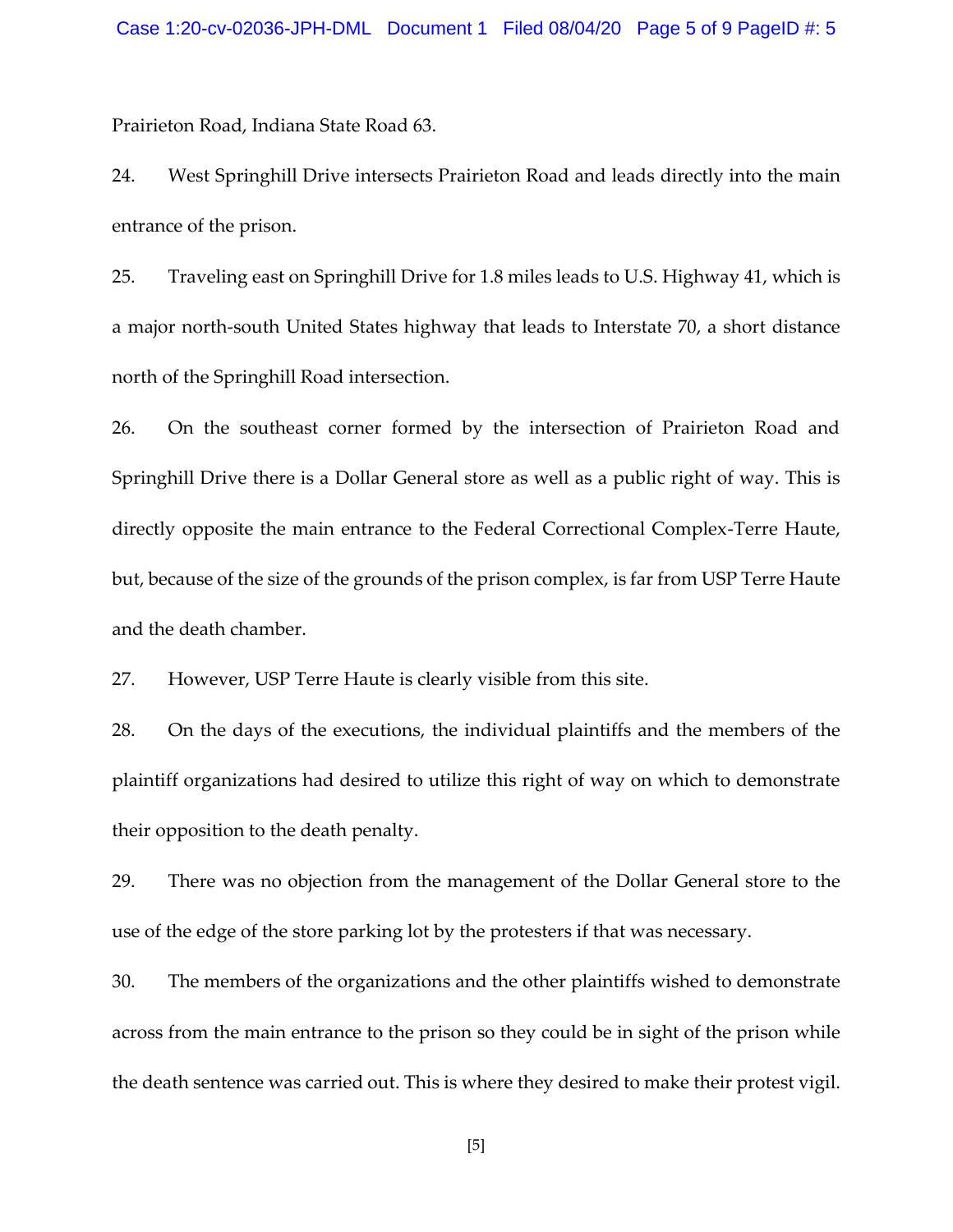31. However, a number of hours before the scheduled times of the executions in July, the Indiana State Police set up roadblocks that prevented persons from getting anywhere close to the prison to engage in protest activities.

32. Specifically, the Indiana State Police set up a roadblock where West Springhill Drive intersects with 1st Street, just west of where West Springhill Drive intersects with State Road 41. The roadblocks were approximately 1.6 miles from the entrance to the prison.

33. The individual plaintiffs and the members of the organizational plaintiffs were not allowed to cross the roadblock.

34. The group ended up standing in the right of way near a car dealership on U.S Highway 41 and also on the car dealership's property, far removed from the prison.

35. There were approximately 24 persons who demonstrated in opposition to the three executions.

36. Plaintiffs believe that future vigils will attract a similar number of opponents to the upcoming executions.

37. Protesting in the car lot on U.S. Highway 41 was not a satisfactory alternative as the protesters were not able to see the death chamber or even be close to the prison where they could stand in solemn vigil when the execution occurred.

38. Additionally, there is no guarantee that they will be able to return to the private property of the car dealership. Otherwise they will have to stand on the right of way by

[6]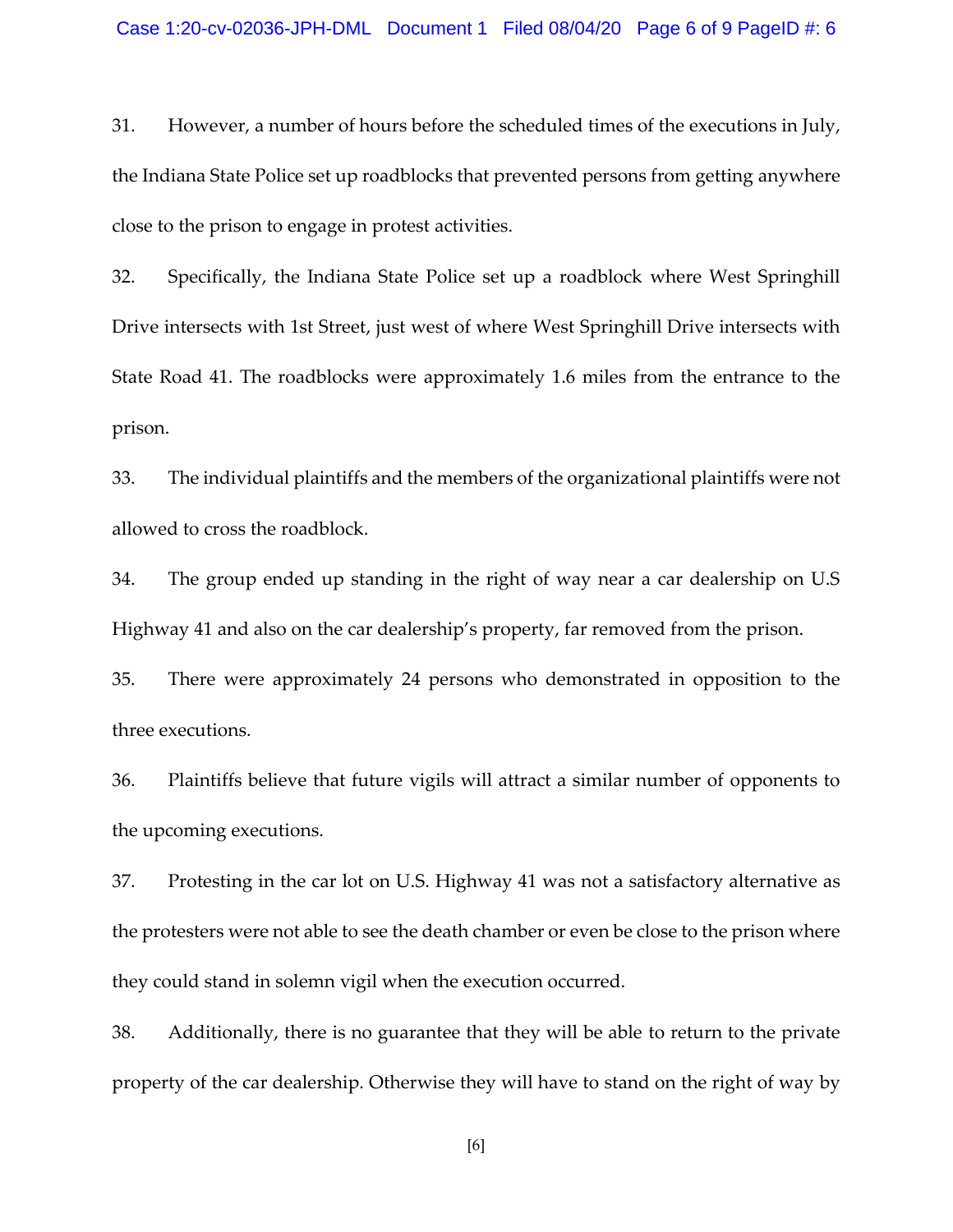the side of a busy highway.

39. The Bureau of Prisons offered to allow the protesters to be bussed into a fenced-in area on prison grounds that was far removed from the death chamber and where they would have to be placed many hours prior to the scheduled execution, with little shelter, until the execution occurred and with only a portable toilet and hand sanitizer and drinking water available during extreme summer heat. Bureau of Prison rules prohibit those being bussed in from having cameras, cell phones, food, and even many types of signs.

40. The fenced in area is particularly problematic as there is no certainty as to when an execution will occur as executions are frequently delayed at the last minute due to appeals and other circumstances, which means that those placed in the shelters would be there for an unknown duration. They would not be free to leave unless the Bureau of Prisons was willing to bus them out. Many of those who would be present in the fenced in areas are elderly and cannot be in the heat for an extended time.

41. The plaintiffs rejected this option as it would impose extremely burdensome conditions upon them.

42. The individual plaintiffs and the members of the organizational plaintiffs wish to hold a vigil on the date of the next execution, August 26, 2020 and at all subsequent executions.

43. They wish to protest on the public space next to the Dollar General across from the

[7]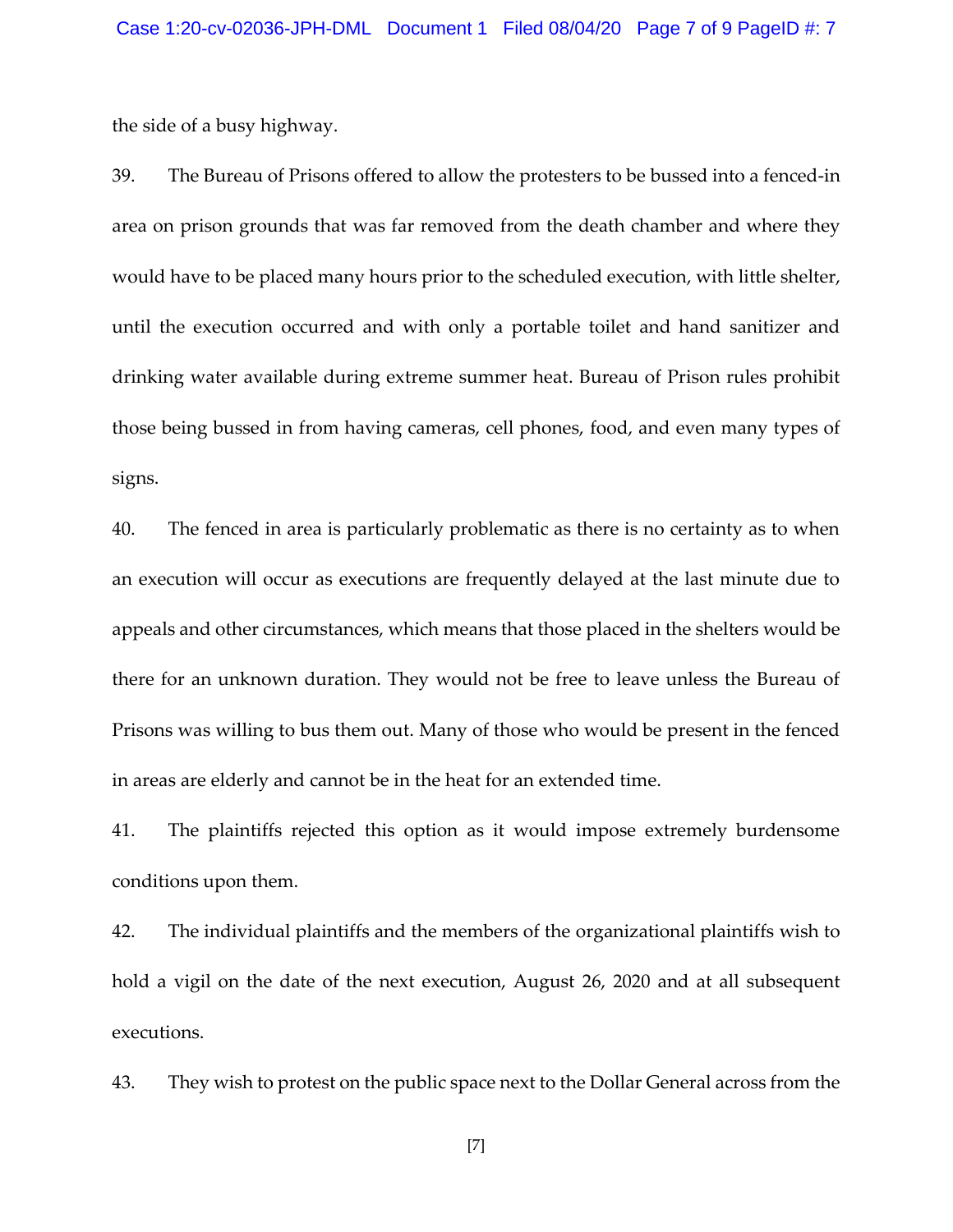main entrance to the prison.

44. On information and belief, the Indiana State Police will again erect barricades hours prior to the next and future executions that will keep the plaintiffs and the members of the organizational plaintiffs more than a mile from the main entrance of the facility.

45. There is absolutely no justification for keeping plaintiffs' members and the individual plaintiffs this far from the entrance to the institution and doing so severely compromises their ability to express themselves and to express their opposition to the death penalty while in sight of the prison.

46. The actions of the defendant and his employees are violating the First Amendment rights of the plaintiffs.

47. At all times defendant has acted under color of state law.

48. Plaintiffs are being caused irreparable harm for which there is no adequate remedy at law.

#### **Legal claim**

49. Failing to allow the members of the organizational plaintiffs and the individual plaintiffs to demonstrate outside the main entrance of the Federal Correctional Complex-Terre Haute violates the First Amendment to the United States Constitution.

WHEREFORE, plaintiffs request that this Court:

1. Accept jurisdiction of this case and set it for hearing at the earliest opportunity.

2. Declare that plaintiffs' constitutional rights have been violated for the